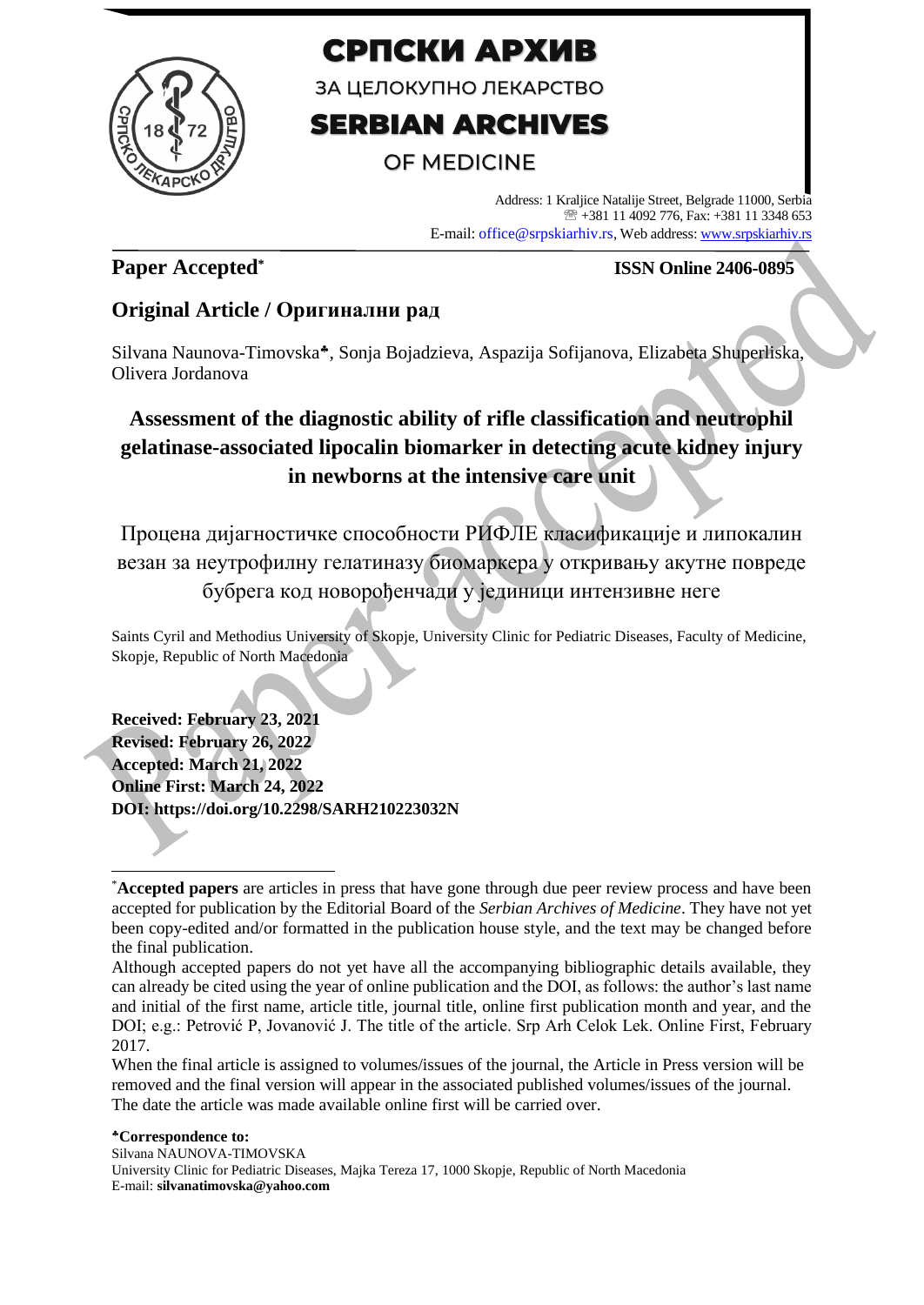## **Assessment of the diagnostic ability of rifle classification and neutrophil gelatinase-associated lipocalin biomarker in detecting acute kidney injury in newborns at the intensive care unit**

Процена дијагностичке способности РИФЛЕ класификације и липокалин везан за неутрофилну гелатиназу биомаркера у откривању акутне повреде бубрега код новорођенчади у јединици интензивне неге

#### **SUMMARY**

**Introduction/Objective** This study was designed to demonstrate the association of the RIFLE classification and neutrophil gelatinase-associated lipocalin (NGAL) in predicting of newborns with AKI.

**Methods** This was a prospective study. We included 100 newborns suspected of having a kidney injury. These newborns were admitted to the Intensive Care Unit (ICU) at the University Clinic of Pediatrics from the period of two years. The severity of the disease was determined by RIFLE classification. The biochemical marker NGAL was included in this study because it is an early biomarker of AKI in newborns. The statistical processing of the material was by methods of descriptive statistics.

**Results** The prevalence rate of AKI was 6.25%, but according to the RIFLE classification the prevalence was 8.7%. According to RIFLE classification, we reported "risk" in 36%, "injury" in 50% and "failure" in 14% of newborns with AKI. In newborns with perinatal asphyxia, kidney injury was seen in 34% and 30%, making perinatal asphyxia the most common predisposing factor. The difference in average value from the SNAPPE 2 result in newborns with AKI and the control group without AKI was confirmed to be significant ( $p < 0.001$ ). Also, there was a significant difference  $p<0.001$ between serum creatinine and urinary NGAL values NGAL, on the day they were admitted to the ICU. **Conclusion** In newborns hospitalized in the ICU, acute renal injury is a serious condition. We could identify kidney injury and follow up the progression of the disease by using RIFLE classification. The need for early diagnosis of kidney injury, in a period when the disease is not clinically manifest, in the first hours of its occurrence, is provided by NGAL. **Keywords:** acute kidney injury, newborns, RIFLE classification, NGAL

#### **САЖЕТАК**

**Увод/Циљ** Циљ студије био је да се испита улога класификације РИФЛЕ и липокалин везан за неутрофилну гелатиназу (НГАЛ) у предвиђању акутне повреде бубрега код новорођенчади. **Методе** Ради се о проспективној студији у којој је било укључено 100 новорођенчади са суспектним бубрежним оштећењем примљених у јединицу интензивне неге на Универзитетској клиници за педијатрију у периоду од две године. Тежина АКИ утврђена је РИФЛЕ класификацијом. У студији је примењен НГАЛ као рани биомаркер АКИ код новорођенчади. Материјал је статистички обрађен методама дескриптивне статистике. **Резултати** Процењена преваленција АКИ била је 6,25%, док је преваленција према РИФЛЕ класификацији била 8,7%. Према класификацији РИФЛЕ, дијагностиковали смо "ризик" код 36%, "повреду" код 50% и "инсуфицијенцију" код 14% новорођенчади са АКИ. Најчешћи предиспонирајући фактор повезан са оштећењем бубрега била је перинатална асфиксија примећена код 34% и 30% новорођенчади. Потврђена је сигнификантна разлика између средње вредности Снап скора код новорођенчади са АКИ и контролне групе без АКИ ( $p < 0.001$ ). Постојала је значајна разлика ( $p < 0.001$ ) између вредности креатинина у серуму и НГАЛ у урину на дан пријема у јединицу интензивне неге. **Закључак** Акутна повреда бубрега озбиљно је стање код хоспитализоване новорођенчади у јединицу интензивне неге. Помоћу РИФЛЕ класификације могли бисмо идентификовати повреду бубрега и пратити напредовање болести. НГАЛ биомаркер пружа рану дијагнозу повреде бубрега у првим сатима настанка, када болест још увек није клинички јасна. **Кључне речи:** акутна повреда бубрега,

новорођенчад, РИФЕЛ класификација, НГАЛ

#### **INTRODUCTION**

Acute kidney injury (AKI) involves a sudden impairment of kidney function, leading to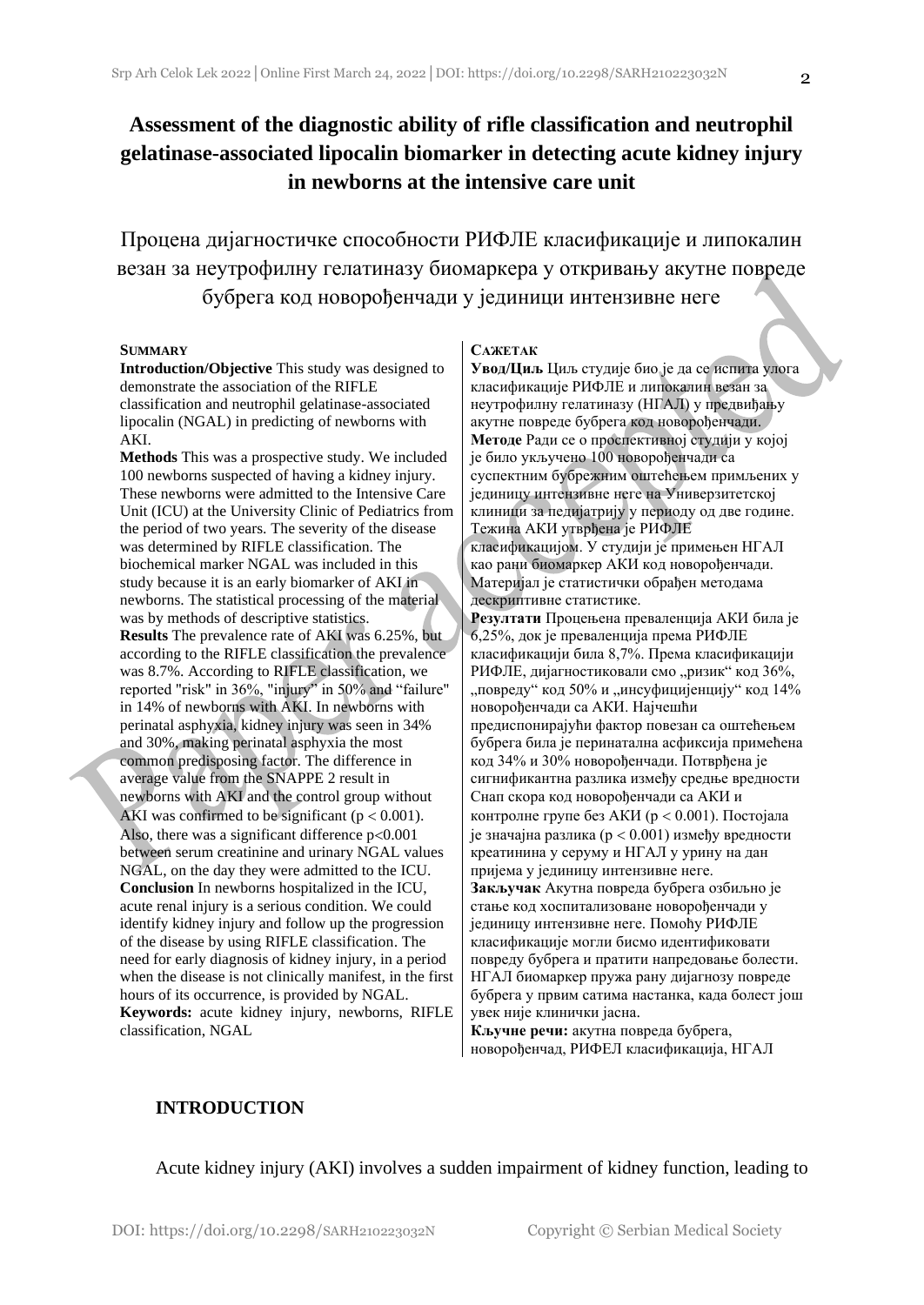an imbalance of electrolytes, fluids, and waste products [1]. This complex disorder of kidney function can present with a variety of clinical manifestations. It can manifest as a kidney injury requiring replacement therapy or as minimal kidney dysfunction. In newborns who are critically ill, AKI is a common clinical condition. The reason for this is the immaturity of the kidneys in newborns, making them sensitive to reduced kidney function [2, 3].

Due to the need of timely and appropriate diagnosis as well as assessment of the severity of kidney injury, RIFLE classification is used in newborns with AKI. RIFLE classification covers the following stages: risk of kidney failure, kidney injury, kidney failure, kidney function loss and end-stage kidney failure). Taking into account the immaturity of tubular cells, high body water content and presence of maternal creatinine in newborn's circulation, Torres de Melo and colleagues have modified RIFLE classification to a newborns RIFLE classification. In this classification, the corrected values of serum creatinine and 24-hour urinary output are taken as criteria [4].

Acute kidney injury occurs in 8% to 24% of newborns. The mortality rate is between 10% and 61% [5]. Clinical conditions in newborns such as perinatal asphyxia, prematurity, congenital heart disease, sepsis, and meconium plug syndrome are factors that predispose to acute kidney injury. The risk of kidney injury in newborns hospitalized in the intensive care unit (ICU) is reduced with appropriate and timely treatment of these associated comorbidities [6, 7].

The most commonly scoring system used in newborns as a tool for predicting severity of illnesses is SNAPPE 2 score. This score needs to be performed within the first 24 hours of the newborns admission to the ICU. The SNAPPE 2 score system is used to assess the severity of the disease and is correlated with newborns mortality in intensive care units. A score above 40 is associated with a higher mortality rate [8].

In newborns, serum creatinine as a parameter for glomerular filtration rate (GFR) is not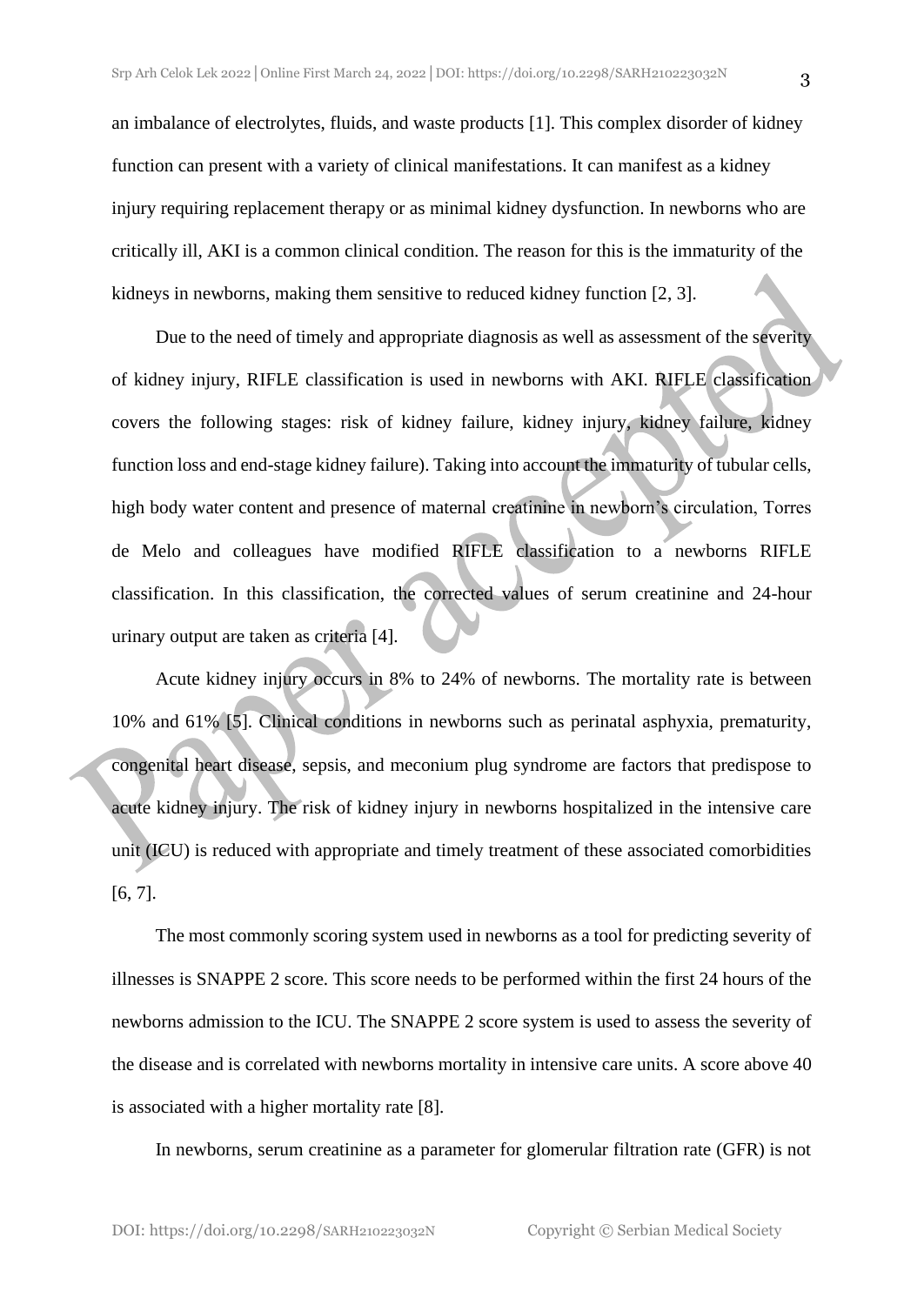used. The reason for this is that in newborns serum creatinine shows higher values in the first 2-3 days of birth, because those values reflect the function of the mother's kidneys. Serum creatinine values in the following days they subsequently decrease [9]. Serum creatinine levels also change 48 to 72 hours after the onset of kidney injury. So, the serum value of creatinine is considered a late marker for kidney injury [10, 11]. Neutrophil gelatinase-associated lipocalin (NGAL) is used as a biomarker to detect kidney injury in the first two to three hours after onset. Kidney damage can be detected with the help of (NGAL) even before there is a decrease in urine output and before an increase in serum creatinine. That is why NGAL is the most appropriate biomarker for early detection of kidney injury in critically ill newborns.

The severity of the disease correlates with serum and urine NGAL values, and are dependent on the extent of current kidney injury. Its clinical use ensures that we make the right clinical decisions before the disease manifests itself [12, 13, 14]. The purpose of this study was to analysis the role of RIFLE classification and (NGAL) in predicting AKI in newborns.

#### **METHODS**

### **Study population**

The study was a prospective and we included 100 newborns suspected for kidney injury admitted at Intensive Care Unit (ICU), at the University Clinic of Pediatrics from the period of two years. The newborns were divided into a group with AKI, included 50 newborns, and the control group included 50 newborns without AKI. Inclusion criteria in this study were newborns up to 28 days after birth, who were admitted in ICU due to certain pathological condition, with or without the development of acute kidney injury. In newborns less than 33 weeks of gestation, an increase in serum creatinine level above 130 μmol / l, as well as a serum creatinine value greater than 90 μmol / l in newborns older than 33 weeks of gestation was defined as AKI. Oliguria was defined as a urinary output less than 1.0 ml/kg/h. All newborns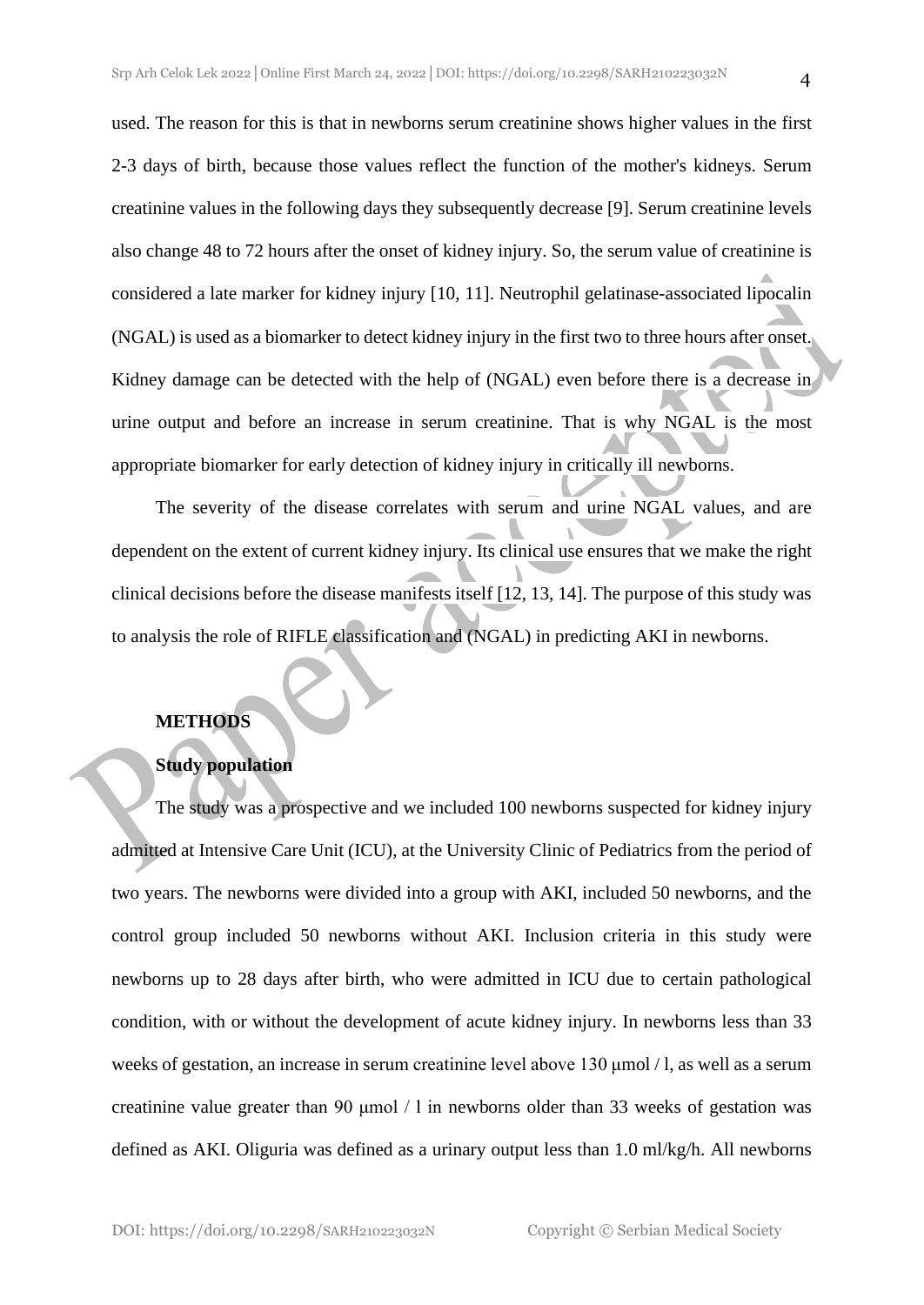who were less than 25 weeks of gestation according to our criteria were excluded from the study.

According to the criteria for classification Neonatal RIFLE, gestational age, birth weight, gender and predisposing factors such as asphyxia, prematurity, sepsis, congenital heart diseases and meconium plague syndrome, were analyzed medical data from hospitalized newborns. With SNAPPE 2 (Assessment of Neonatal Acute Physiology with Perinatal Extension-II) achieved in the first 12 hours after admission to the ICU, the severity of the disease of the admitted newborns was assessed.

For all studied patients we have the approval of the institutional committee on ethics.

#### **Study design**

In the neonates included in the study, the severity of the disease was determined based on the neonatal RIFLE classification using the criteria shown in Table 1.

The laboratory tests were done at the Clinical Laboratory at the University Clinic of Pediatrics and in the Institute of biochemistry Medical faculty, Skopje. Laboratory test which included serum creatinine, and urinary NGAL (Urinary neutrophil gelatinase-associated lipocalin) were taken first at the admission, and after 72 hours. The collected urine samples were frozen at -70 to -80 °C, before being transferred to the Institute of Biochemistry.

Using the biochemical analyzer Architect c4000 Abbott (Mmol / L) and the NGAL biomarker, using the NGAL ELISA method (Bioporto, Hellerup, Denmark) ng / L, the laboratory values of serum creatinine were examined.

#### **Statistical analysis**

The statistical processing of the material was by the methods of descriptive statistics. Independent sample tests were used to determine the significance of the difference in the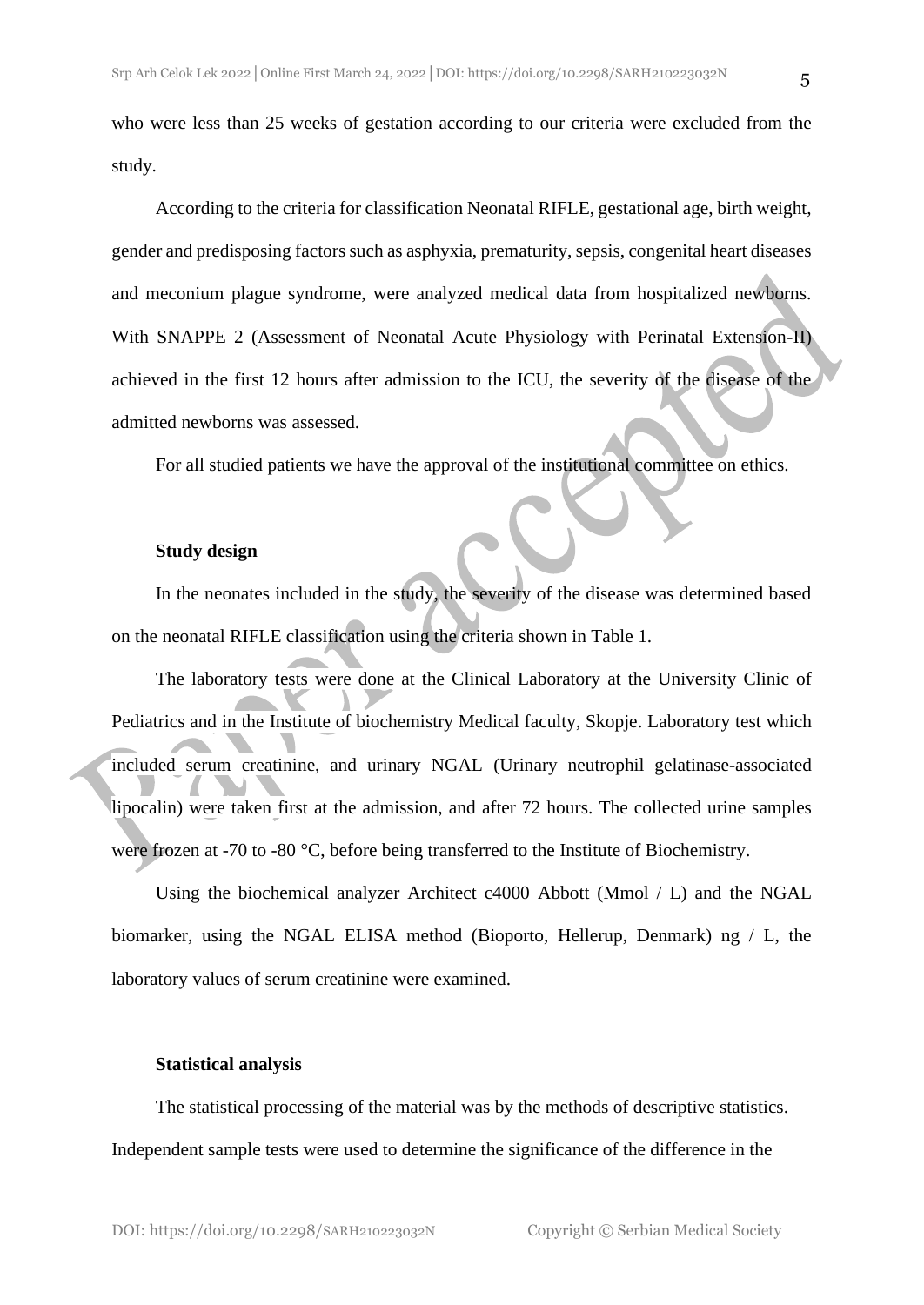samples. Statistical significance was established for the values of  $p < 0.05$ .

#### **RESULTS**

During the study, we have evaluated 100 newborns hospitalized at the University Clinic of Pediatrics, from the period of two years. The AKI group included 50 newborns, and without AKI group, included 50 newborns with various pathological conditions.

In the AKI group 62% were male and 38% female. Comparable values with the control group of newborns, without AKI group, were 56% males and 44% females, retrospectively. Most of involved newborns in AKI and without AKI group were born at term (61% and 57%). In newborns with AKI, the average gestational age was  $36.152 \pm 4.2$  weeks of gestation and  $35.26 \pm 2.7$  weeks of gestation in control group. In newborns with AKI, the average birth weight was  $2660.5 \pm 458.1$  grams, while in the control group was  $2489.4 \pm 564.8$  grams. The average serum creatinine values in AKI group was  $184.44 \pm 103.74$  µmol/l, and  $77.78 \pm 30.6$ μmol/l in control group. The mean urine output values in AKI group was  $1.14 \pm 0.8$  ml/kg/h and  $3.49 \pm 1.5$  ml/kg/h in control group. Demographic characteristics of newborns with AKI and non AKI are summarized in Table 2.

In the first 12 hours of ICU hospitalization, all newborns were analyzed with the SNAPPE 2 score. The results of the score were evaluated in 4 categories: very severe (over 70), severe (41-70), medium (score 21-40) and light (score 1-20).

All newborns were analyzed by SNAPPE 2 score within the first 12 hours of hospitalization in NICU. The score values were evaluated in 4 categories: light (score 1-20), medium (score 21-40), severe (41-70) and very severe (over 70). The results showed that the value of the average score of newborns with AKI was  $54.72 \pm 35.3$ , while  $38.0 \pm 10.0$  in control group.

The difference between the AKI group and the control group was 16.72 and it was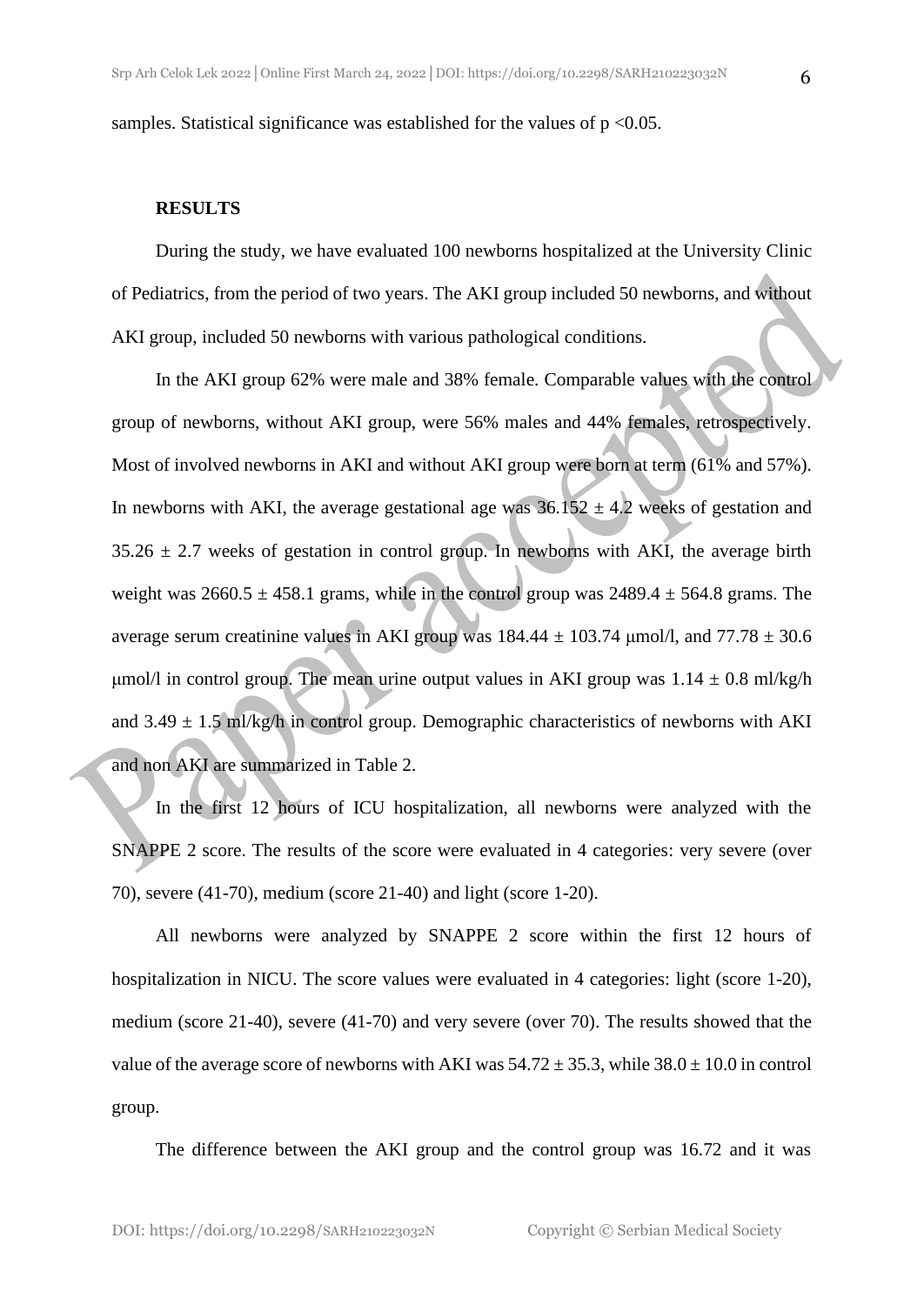confirmed as significant  $p<0.001$ .

The distribution of newborns with AKI depending of score levels compared to control group without AKI. In 50% newborns with AKI predominate severe score level, while in control group predominate median score level in 42% of newborns show in Table 3.

Distribution of predisposing factors among newborns with AKI and control group are shown in Table 4. The most common contributing condition reported in both groups (34% vs 30%) was perinatal asphyxia.

The RIFLE classification, which categorizes the severity of kidney injury, was implemented in the examined AKI group and control group without AKI . We founded "risk" in 36% (18/50) of newborns with AKI, "injury" in 50% (25/50) and "failure" in 14% (7/50) of newborns. Additionally, using this classification, kidney injury was detected in the non AKI group too, with 30% (15/50) registering "risk" and 6% (3/50) "failure". Distribution of newborns with AKI compared to non AKI group in accordance with the RIFLE classification show in Table 5.

In 18 newborns with AKI, in whom we registered risk (R) in 78% (14/18), progression of disease occurred, with injury (I) registered in 62% (11/18) of newborns and failure (F) in 17% (3/18) of newborns. Only 19% (2/11) of the newborns with AKI in whom we reported subsequent injury (I), the experienced progressed of the disease to renal failure (F). From here, according to the standard definition of AKI in newborns the calculated prevalence was 6.25%, while according to the RIFLE classification it was 8.7%.

The results of the study, on the day of ICU admission showed that the serum creatinine level was normal in newborn with AKI and it was 76.78 ± 30.6 μmol / L and had an upward trend of  $184.44 \pm 103.74$  µmol / L after 72 hours (Figure 1).

On the day of admission to the ICU in neonates with AKI the values of urinary NGAL the results in this study showed higher values  $(373.8 \pm 194.9)$  and a slight upward trend, while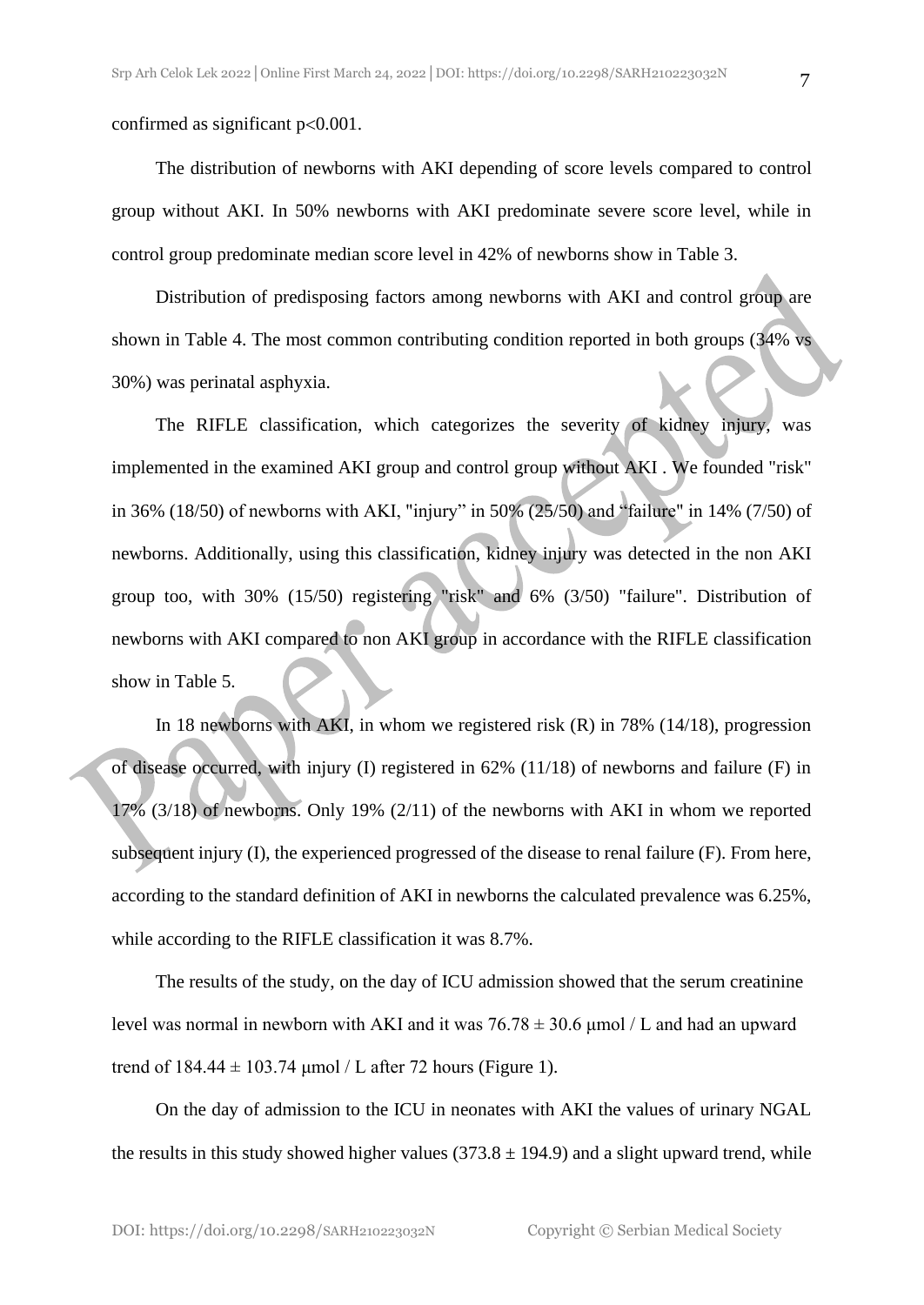on the third day after admission the results showed an additional increase (439.4  $\pm$  254.7)  $p<0.001$  (Figure 2).

There was a significant difference  $p<0.001$  between serum creatinine and urinary NGAL values on the day of admission to the ICU.

#### **DISSCUSION**

The study presents a clinical, epidemiological investigation that evaluated in 100 newborns suspected for kidney injury admitted in Intensive care unit (ICU) at the University Clinic of Pediatrics, from the period of two years. The newborns were divided into examined and control group. The examined group included 50 newborns with AKI and the control group included 50 newborns without AKI with various pathological conditions [15].

According to the standard definition of AKI in newborns the calculated prevalence was 6.25%, which is consistent with literature data [16, 17]. A similar finding has been published from the study conducted by Vachvanichsanong et al.where the prevalence of AKI in newborns was 6.3%, where in the study by Bolat et al. it was 8.0% [18, 19]. There are opposite findings too. Momtaz et al. report on the prevalence of AKI of 1.5%, Mortazavi et al. on 2.7%, and Agras et al. on 3.4%. We hypothesize that these differences may be due to differences in the diagnostic criteria for detecting kidney injury in newborns [20, 21]. According to the RIFLE classification, the prevalence of kidney injury in our study was 8.7%. This suggests that the diagnosis of AKI according to the standard classification may be missed in most newborns. Less of 36% of newborns with AKI had "risk", 50% "injury" and 14% had "renal failure". In 36% of newborns with registered risk, there was a progression of disease to injury in 62% and to "failure" in 17% of newborns. In 19% of newborns with verified "injury", the condition progressed to "renal failure". A similar finding is presented in the study by Mohkam et al., in which, according to RIFLE criteria, 43% of newborns with AKI were at risk, 51% at injury and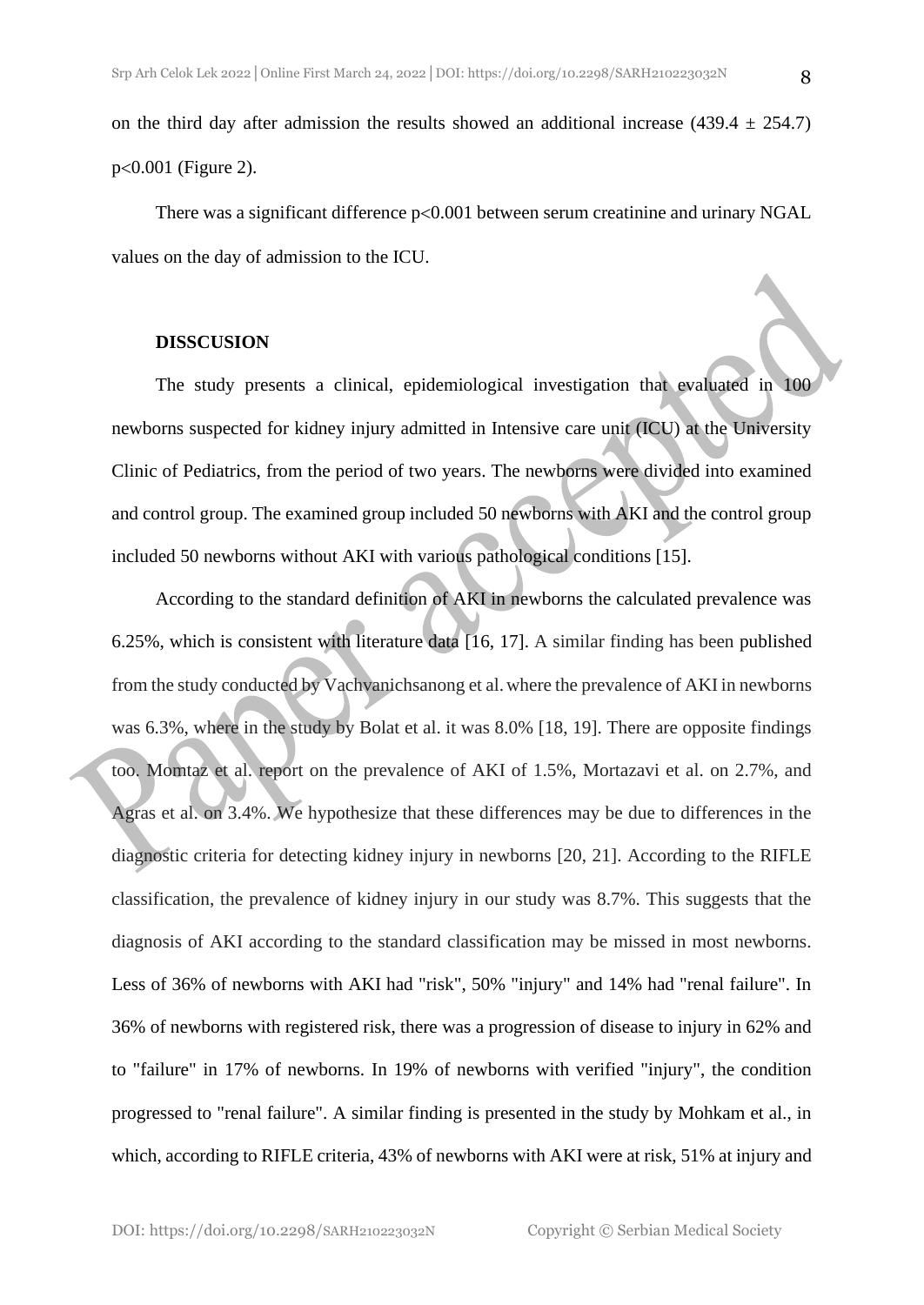6% at failure [22, 23]. RIFLE classification was also applied in control group, newborns without AKI. The "risk" for AKI was present in 30% of newborns, while the "injury" in 6%. We did not record clinical progression of the condition and development of kidney injury in this group of newborns. This finding suggests that in control group, with verified "risk" and "injury ", we could have overlooked the situation. We assume that the resolution of the kidney injury will come with the treatment of other indications. This suggests that the RIFLE classification in newborns can be used as a more sensitive method than the standard one in terms of diagnosis and monitoring of kidney injury [24]. There was a significant difference (p = 0.00001) between average SNAPP II score value in newborns with AKI compare to control group. In our study, newborns with AKI have had severe SNAPPE 2 score. The high score level was significantly associated with the severity of the disease. Critically ill newborns with AKI and other predisposing factors were significantly associated with high level score and poor prognosis. This finding correlates with the data presented in the study of Mortazavi et al. The poor prognosis was significantly higher in newborns with severe score in admission to the ICI, in whose further predisposing factors develop [25].

For all gestational ages according to gender distribution, in both groups of newborns most were male (62% and 56%). A different finding was presented in the study of Momtaz et al, where female predominated in 87.7% of cases. In terms of distribution by gestational age, most newborns were born term (64% and 54%). The most common predisposing factor in examined and control group perinatal asphyxia was observed in 34% and 30% of neonates, with a predominance of term male newborns, who were born with a low Apgar score in the fifth minute of life. Abu-Haweleh et al. and Mortazavi et al. published similar findings in their studies as well. Abu-Haweleh reports that 42% and Mortazavi reports that 30% of the newborns with AKI have had asphyxia as a dominant predisposing factor [26]. In critically ill newborns on the day of ICU admission, in our study we found significantly higher urinary NGAL values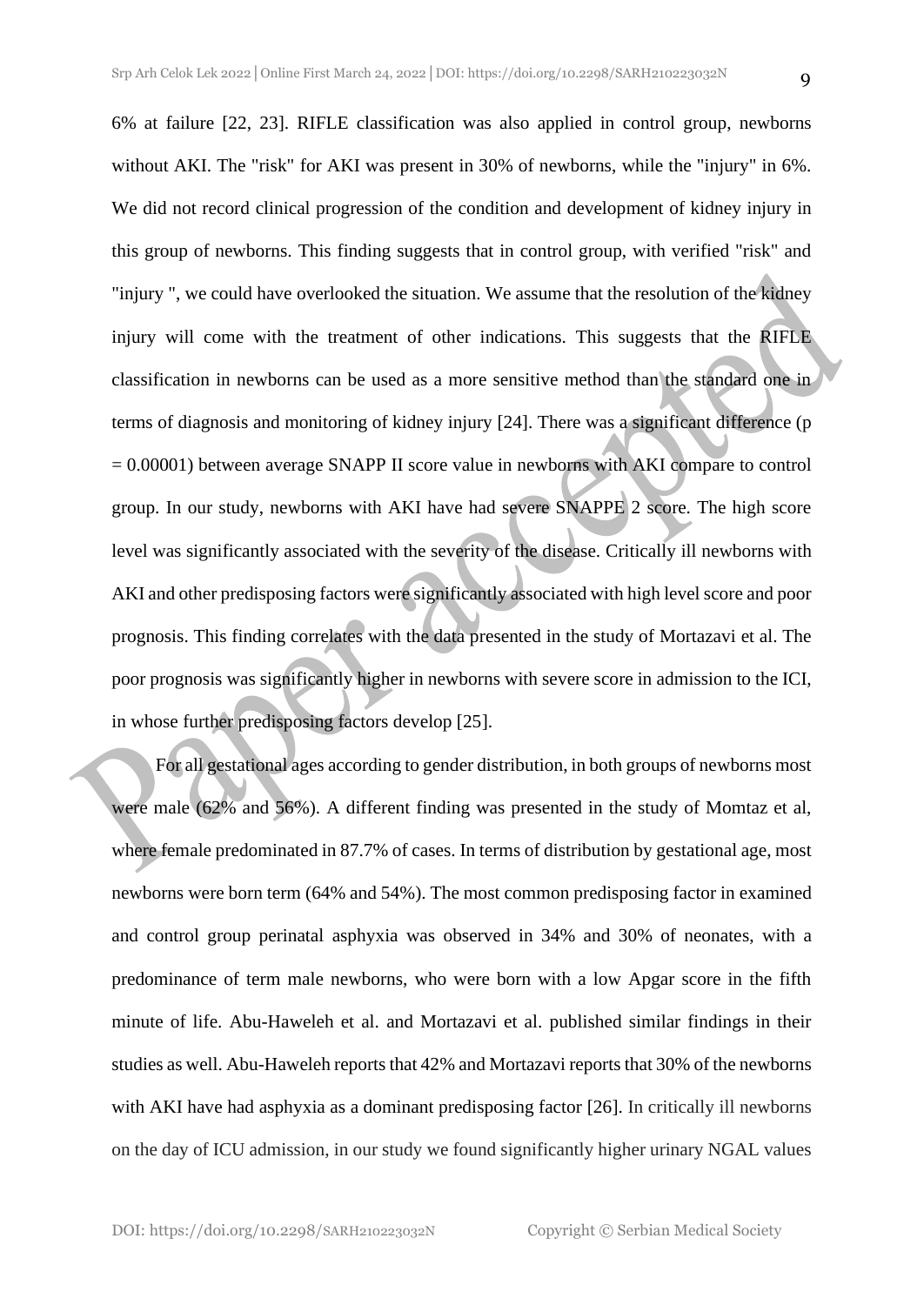compared to serum creatinine levels. This demonstrates that NGAL is a sensitive biomarker in the diagnosis of kidney injury. These data correlate with the data reported by Nickolas et al. and Youssef et al., emphasizing the role of NGAL as a sensitive marker in detecting kidney injury [27, 28]. Monitoring of urinary NGAL on the day of neonatal hospitalization of newborns in the ICU and 72 hours later showed an increasing trend in the average value. A high level of NGAL on initial measurement suggests that the kidney injury may have occurred prior to the newborns hospitalization in the ICU. Namely, all critically sick newborns are transported to our unit, as a specialized tertiary center for intensive therapy. Intensive care explains the presence of renal injury in critically ill neonates in whom AKI is not yet clinically manifest. The role of urinary NGAL as an early biomarker for kidney injury is confirmed by its high values noted upon admission to the ICU. Mishra *et al*. and Devarajan in their studies also refer the ability of NGAL to early detect the newborns at risk of AKI [29, 30].

### **CONCLUSION**

Acute kidney injury is a serious condition in hospitalized newborns in ICU. The severity of the disease can be assessed using the SNAPPE 2 score. Kidney injury could be identified and disease progression monitored using the RIFLE classification. Early diagnosis of kidney injury in the first hours after its onset is made possible by NGAL, even when the disease is not clinically manifest.

#### **Conflict of interest:** None declared.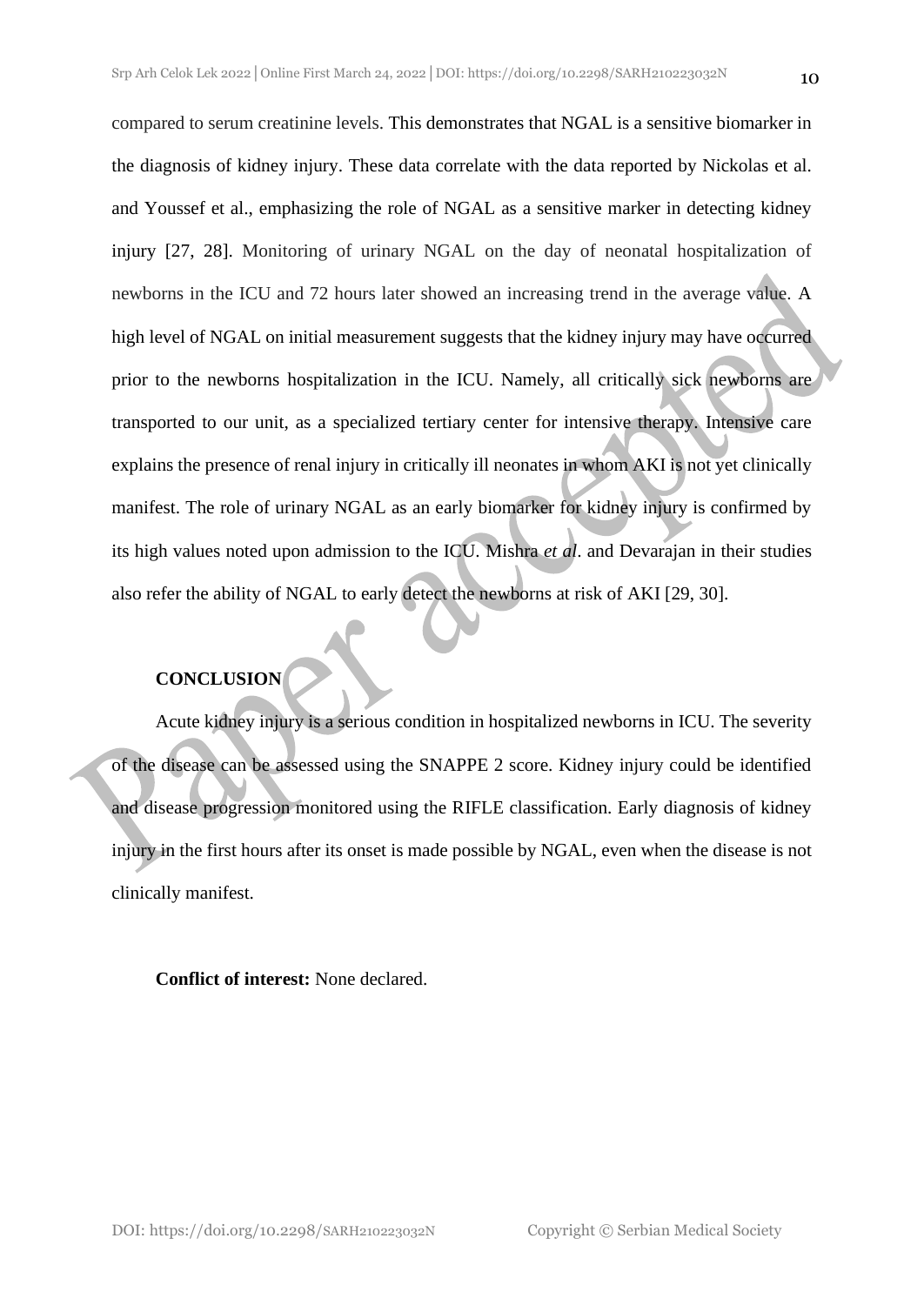#### **REFERENCES**

1. Zappitelli M , Ambalavanan N, Askenazi D et al. Developing a neonatal acute kidney injury research definition: a report from the NIDDK neonatal AKI workshop. Pediatric RESEARCH. 2017;82(4):569-73. doi:10.1038/pr.2017.136

2. Kent AL, Charlton JR, Guillet R, et al. Neonatal acute kidney injury: a survey of neonatologists' and nephrologists' perception and practice management. Am J Perintol. 2018;35:1–9. doi: 10.1055/s-0037-1604260 3. Bakr A, Eid R, Abdelrahman Allam N, et al. Neonatal acute kidney injury: diagnostic and therapeutic challenges. Journal of Nephrology Research. 2018;4(1):130-4 URL: http: //www.ghrnet.org/index.php/jnr/article/view/2184

4. Bezzera CT, Vaz Cunha LC, Liborio AB. Defining reduced urine output in neonatal ICU:importance for mortality and acute kidney injury classification. Nephrol Dial Transplnat. 2013;28(4):901-9. doi: 1093/ndt/gfs604 5. Gallo D, de Bijl-Marcus KA, Alderliesten T et al. Early acute kidney injury in preterm and term Neonates: incidence, outcome, and ssociated clinical features. Neonatology 2021;118: 174–9. doi.org/10.1159/000513666

6. Michelle C S, Shina M. Neonatal acute kidney injury: a case-based approach. Pediatr Nephrol. 2021;36(11):3607-19. doi: 10.1007/s00467-021-04977-1.

7. Schindler T, Koller-Smith L, Lui K, et al. New South Wales and Australian Capital Territory Neonatal Intensive Care Units' Data Collection : Causes of death in very preterm infants cared for in neonatal intensive care units: a population-based retrospective cohort study. BMC Pediatr. 2017;17(1):59 PMID: 28222717. DOI: 10.1186/s12887-017-0810-3

8. Cho MN. Pediatric acute kidney injury: Focusing on diagnosis and management. Child Kidney Dis. 2020;24(1):19-26 OI: https://doi.org/10.3339/jkspn.2020.24.1.19

9. Vieux R, Hascoet JM, Merdariu D, et al. Glomerular filtration rate reference values in very preterm infants. Pediatrics. 2010;125:1186.

10. Bateman DA, Thomas W, Parravicini E, et al. Serum creatinine concentration in very-low-birth-weight infants from birth to 34-36 wk postmenstrual age. Pediatr Res. 2015;77:696. DOI: 10.1038/pr.2015.25

11. Kastl JT. Renal function in the fetus and neonate - the creatinine enigma. Semin Fetal Neonatal Med. 2017;22(2):83-9 PMID: 28109705. DOI: 10.1016/j.siny.2016.12.002

12. Fan H, Zhao Y, Sun M, et al. Urinary neutrophil gelatinase-associated lipocalin, kidney injury molecule-1, N-acetyl-β-D-glucosaminidase levels and mortality risk in septic patients with acute kidney injury. Arch Med Sci. 2018; 14(6):1381-6 PMID: 30393493. DOI: 10.5114/aoms.2018.79006

13. Peters H, Macke C, Mommsen P, et al. Predictive value of osteoprotegerin and neutrophil gelatinaseassociated lipocalin on multiple organ failure in multiple trauma. In Vivo. 2019;33(5):1573-80 PMID: 31471407. DOI: 10.21873/invivo.11639

14. Forster CS, Jackson E, Ma Q,et al. Predictive ability of NGAL in identifying urinary tract infection in children with neurogenic bladders. Pediatr Nephrol. 2018; 33(8): 1365-74 PMID: 29532235. DOI: 10.1007/s00467-018-3936-0

15. Nada A, Bonachea EM and Askenazi DJ. Acute kidney injury in the fetus and neonate. Semin Fetal Neonatal Med. 2017;22(2): 90-7 PMID: 28034548. DOI: 10.1016/j.siny.2016.12.00

16. Gopal A, Sanjay W, Sidharth KS, et al. Incidence, risk factors and outcomes of neonatal acute kidney njury: protocol of a multicentric prospective cohort study [The indian iconic neonatal kidney educational registry]. Front. Pediatr. 2021 doi.org/10.3389/fped.2021.690559

17. Gohiya P, Nadkami J and Mishra M. Study of neonatal acute kidney injury based on KDIGO criteria. Pediatrics and Neonatology. 2022;63(1):66-70. DOI: 10.1016/j.pedneo.2021.08.009

18. Vachvanichsanong P, Dissaneewate P, Lim A, et al. Childhood acute renal failure: 22-year experience in a university hospital in southern Thailand. Pediatrics. 2006;118(3):786-91.

19. Bolat F, Comert S, Bolat G, et al. Acute kidney injury in a single neonatal intensive care unit in Turkey. World J Pediatr. 2013;9(4):323-9. DOI: 10.1007/s12519-012-0371-3

20. Mortazavi F, Hosseinpour S, Nejati N. Acute kidney failure in neonatal period. Iran J Kidney Dis. 2009;3(3):136-40. DOI:10.4103/2249-4847.134691

21. Agras P, Tarcan A, Baskin E, et al. Acute renal failure in neonatal period. Ren Fail. 2004;26(3):305-9.

22. Mohkam M, Kompani F, Afjeii A, et al. RIFLE criteria in critically ill neonates with acute kidney injury. J Pediatr Nephrol. 2015;3(1):16-21.

23. Farhadi R, Gholamrezaei M, Mohammadjafari H et al. Incidence and risk factors of acute kidney injury in neonatal intensive care unit. Iranian Journal of Neonatology. 2021:12(2) DOI: 10.22038/ijn.2021.47035.1803 24. Moore PK, Hsu RK, Liu KD. Management of acute kidney injury: Core curriculum 2018. Am J Kidney Dis. 2018;72: 136-48.

25. Chen H, Busse LW. Novel therapies for acute kidney injury. Kidney Int Rep. 2017;2: 785-99.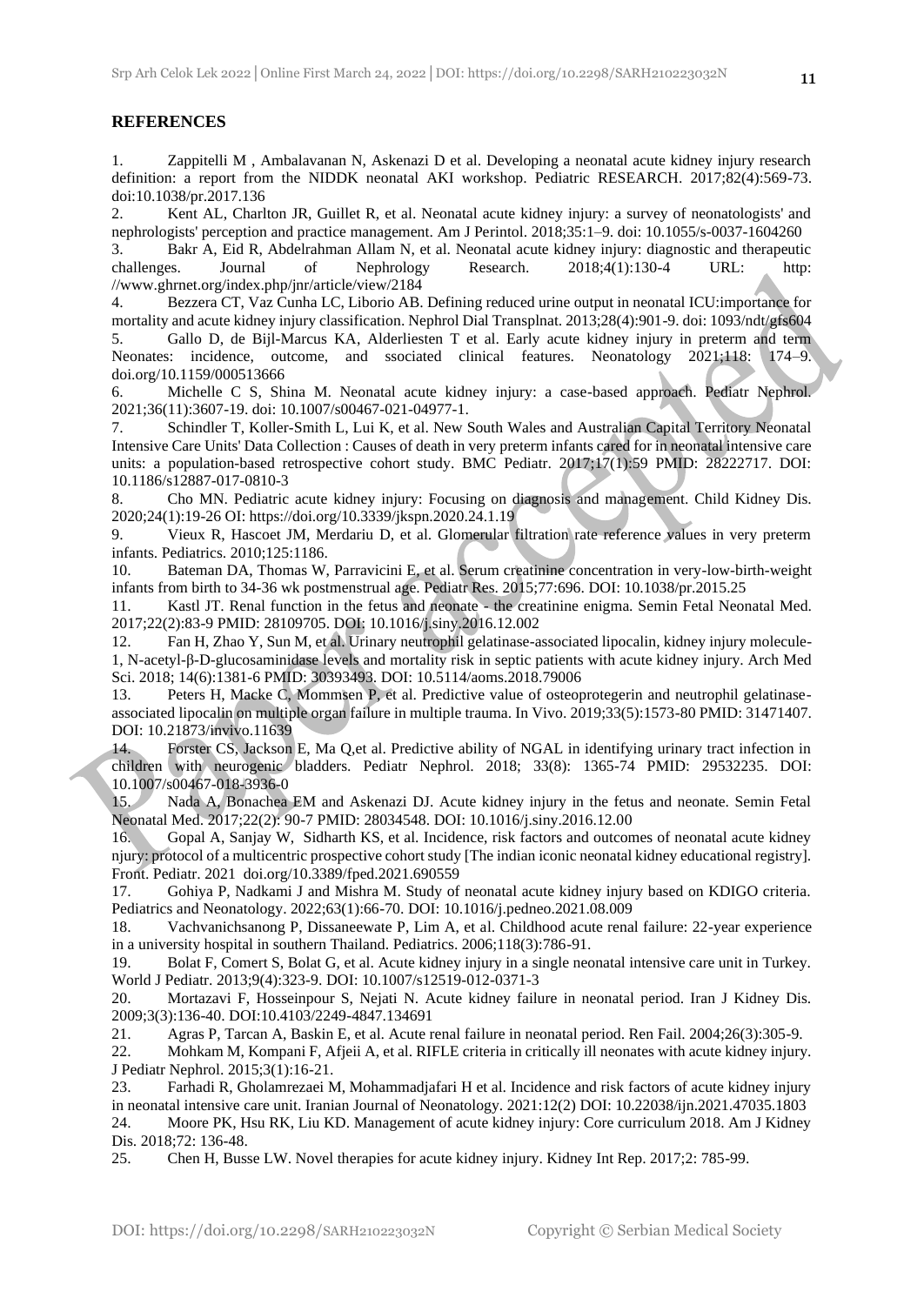27. Nickolas TL, O'Rourke MJ, Yang J, et al. Sensitivity and specificity of a single emergency department measurement of urinary neutrophil gelatinase associated lipocalin for diagnosing acute kidney injury. Ann Intern Med. 2008;148:810-9. DOI: 10.7326/0003-4819-148-11-200806030-00003

28. Youssef D, Abd-Elrahman H, Shehab N, et al. Incidence of acute kidney injury in the neonatal intensive care unit. Saudi J Kidney Dis Transpl. 2015;26(1):67-72.

29. Mishra J, Dent C, Tarabishi R, et al. Neutrophil gelatinase associated lipocalin (NGAL) as a biomarker for acute renal injury after cardiac surgery. Lancet. 2005;365:1231-8. DOI: 10.1016/S0140-6736(05)74811-X

30. Devarajan P. Neutrophil gelatinase-associated lipocalin: a promising biomarker for human acute kidney injury. Biomark Med. 2010;4(2):265-80. DOI: 10.2217/bmm.10.12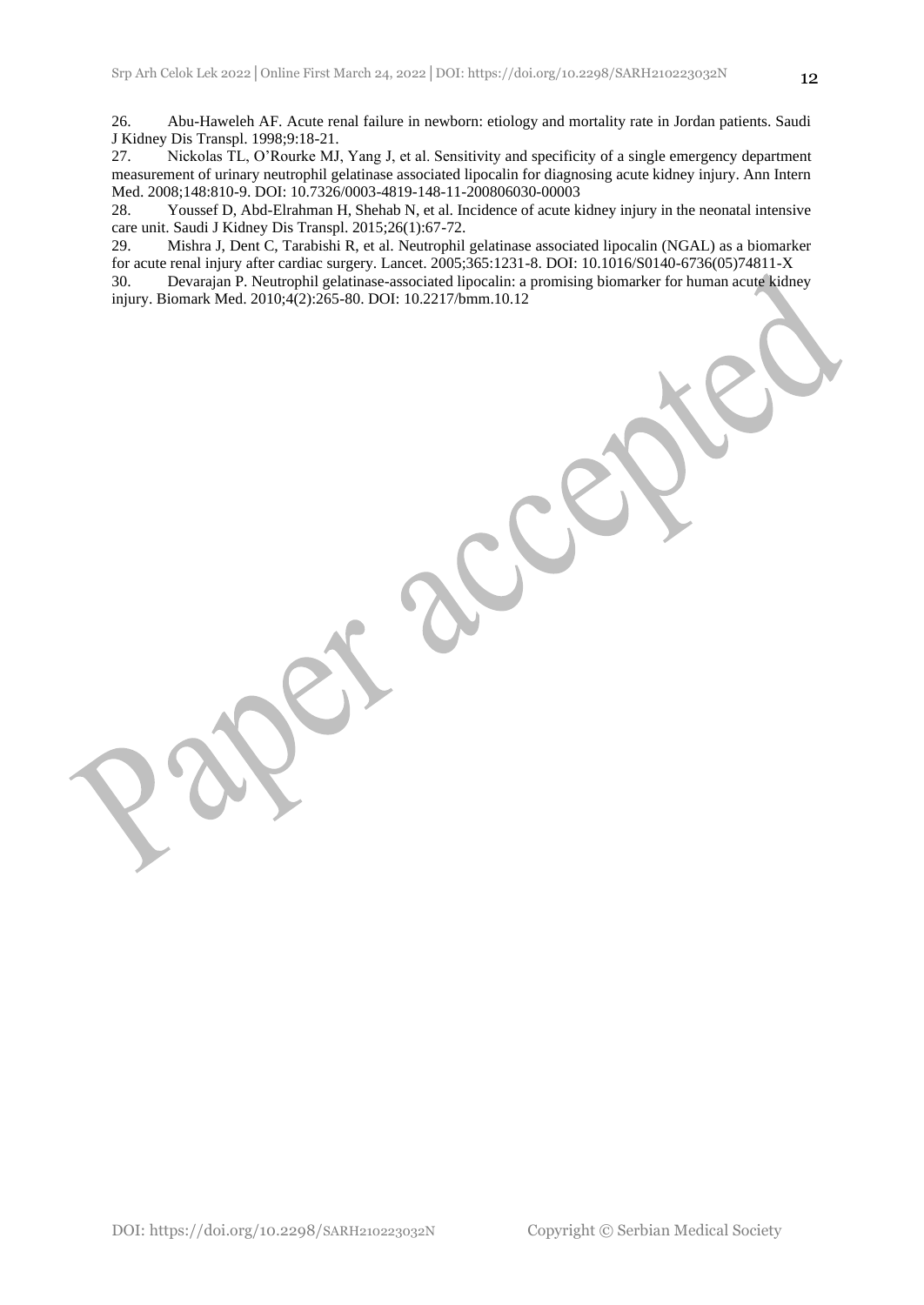| <b>Stage</b>          | <b>Criteria</b>       | Urine output                           |
|-----------------------|-----------------------|----------------------------------------|
| $R$ (risk)            | $> 1.5$ Cr, GFR < 25% | $\approx$ 1.0 ml/kg/24h, term neonates |
|                       |                       | $\leq$ 1.5 ml/kg/24h, in premature     |
| $\mathbf{I}$ (injury) | $>$ 2 Cr, GFR $<$ 50% | $< 1.0$ ml/kg/24h.                     |
| <b>F</b> (failure)    | $>$ 3 Cr, GFR $<$ 75% | $< 0.7$ ml/kg/24h. or anuria 12h.      |
| $L(\text{loss})$      | $AKI >1$ month        |                                        |
| $E$ (end stage)       | $AKI > 3$ month       |                                        |

| <b>Table 1.</b> Neonatal RIFLE classification criteria |  |
|--------------------------------------------------------|--|
|--------------------------------------------------------|--|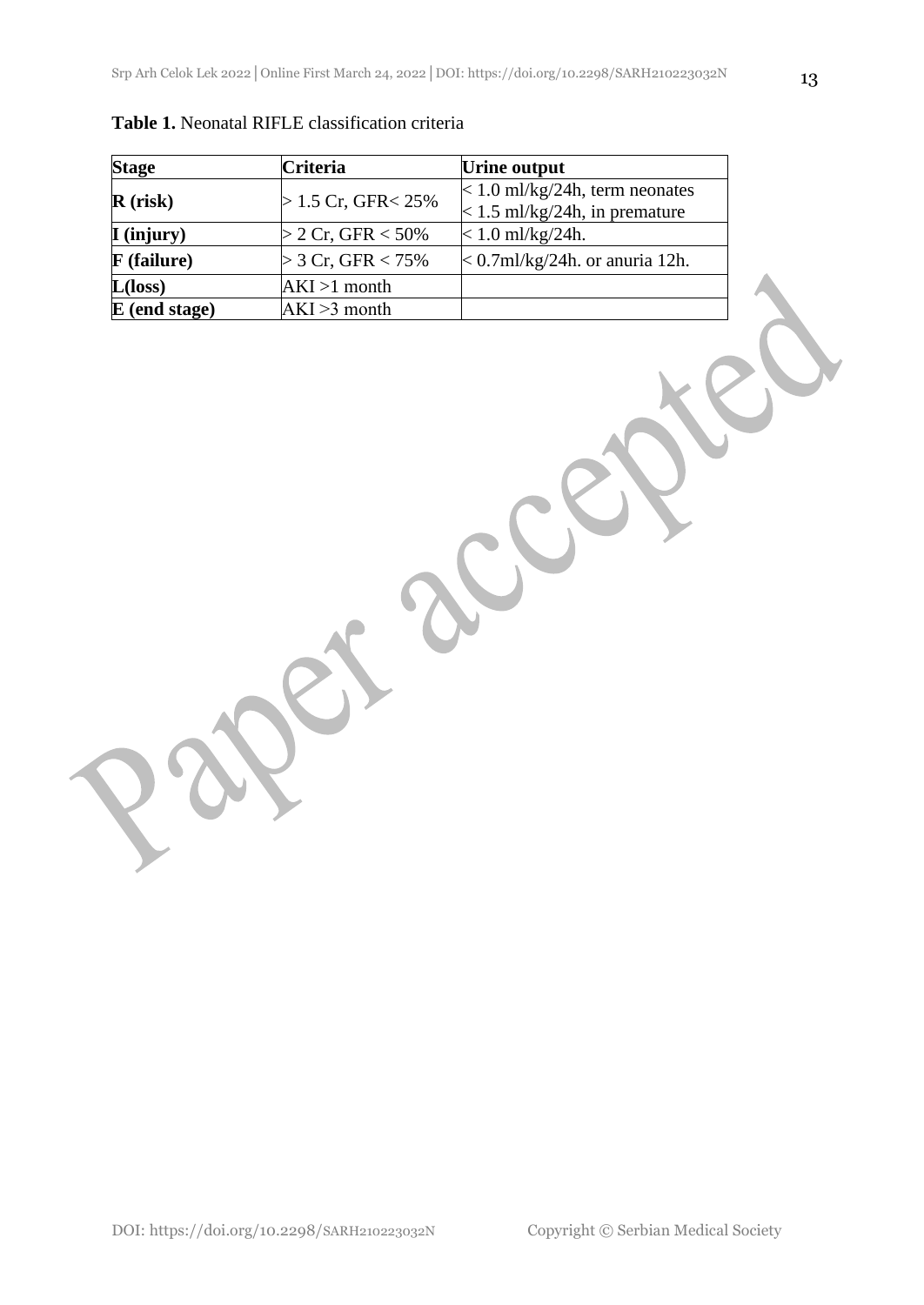|               | Table 2. Demographic characteristics of newborns with acute kidney injury and non-acute |  |  |  |
|---------------|-----------------------------------------------------------------------------------------|--|--|--|
| kidney injury |                                                                                         |  |  |  |

| <b>Parameters</b>                  | <b>Acute kidney injury</b> | Non-acute kidney injury             |
|------------------------------------|----------------------------|-------------------------------------|
| <b>Male</b>                        | 31(62%)                    | 28 (56%)                            |
| <b>Female</b>                      | 19 (38%)                   | 22(44%)                             |
| Mean $\pm$ SD gestation age (week) | $36.15 \pm 4.2$            | $35.26 \pm 2.7$                     |
| Mean $\pm$ SD birth weight         | $2660.5 \pm 458.1$         | $2489.4 \pm 564.8$                  |
| Duration of stay (days)            | $17,82 \pm 8,4$            | $13.38 \pm 7.7$                     |
| Mean $\pm$ SD serum creatinine     | $184.44 \pm 103.74$ µmol/l | $76.78 \pm 30.6 \,\text{\mu}$ mol/l |
| Mean $\pm$ SD urine output         | $1.14 \pm 0.8$ ml/kg/h     | $3.49 \pm 1.5$ ml/kg/h              |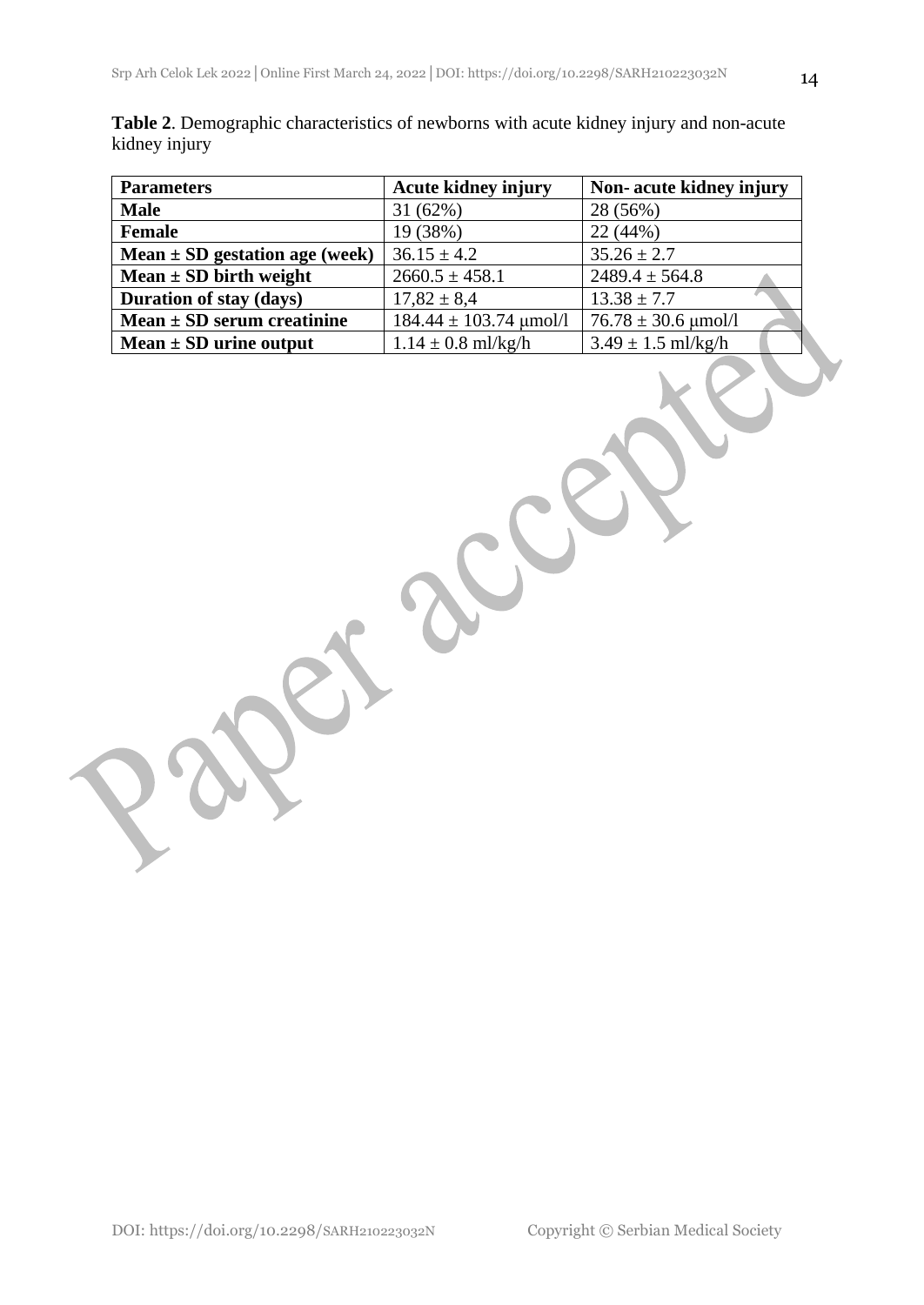| compared to control group |                                                                                                                                                                                                                                                                                                                                                                                                               |                |           |
|---------------------------|---------------------------------------------------------------------------------------------------------------------------------------------------------------------------------------------------------------------------------------------------------------------------------------------------------------------------------------------------------------------------------------------------------------|----------------|-----------|
| <b>Score</b>              | <b>AKI</b> / without <b>AKI</b>                                                                                                                                                                                                                                                                                                                                                                               | $Mean \pm SD$  | Min–Max   |
|                           | AКI                                                                                                                                                                                                                                                                                                                                                                                                           |                |           |
| Light                     | without AKI                                                                                                                                                                                                                                                                                                                                                                                                   | $13.7 \pm 3.2$ | $9 - 19$  |
|                           | AKI                                                                                                                                                                                                                                                                                                                                                                                                           | $31.5 \pm 4.4$ | $28 - 39$ |
| <b>Medium</b>             | $\bullet$ . $\bullet$<br>$\overline{1}$ $\overline{1}$ $\overline{1}$ $\overline{1}$ $\overline{1}$ $\overline{1}$ $\overline{1}$ $\overline{1}$ $\overline{1}$ $\overline{1}$ $\overline{1}$ $\overline{1}$ $\overline{1}$ $\overline{1}$ $\overline{1}$ $\overline{1}$ $\overline{1}$ $\overline{1}$ $\overline{1}$ $\overline{1}$ $\overline{1}$ $\overline{1}$ $\overline{1}$ $\overline{1}$ $\overline{$ | 27.57          | 21.20     |

**Severe AKI** 54.41 ± 7 43–69

**Very severe AKI** 89.45  $\pm$  8.3 77–95<br>without AKI 80.46  $\pm$  8.3 70–93

without **AKI** 

**without AKI**  $27.6 \pm 5.7$  21–38

**without AKI**  $41.21 \pm 5.8$   $36-51$ 

**Table 3.** Distribution of newborns with acute kidney injury (AKI) depending of score levels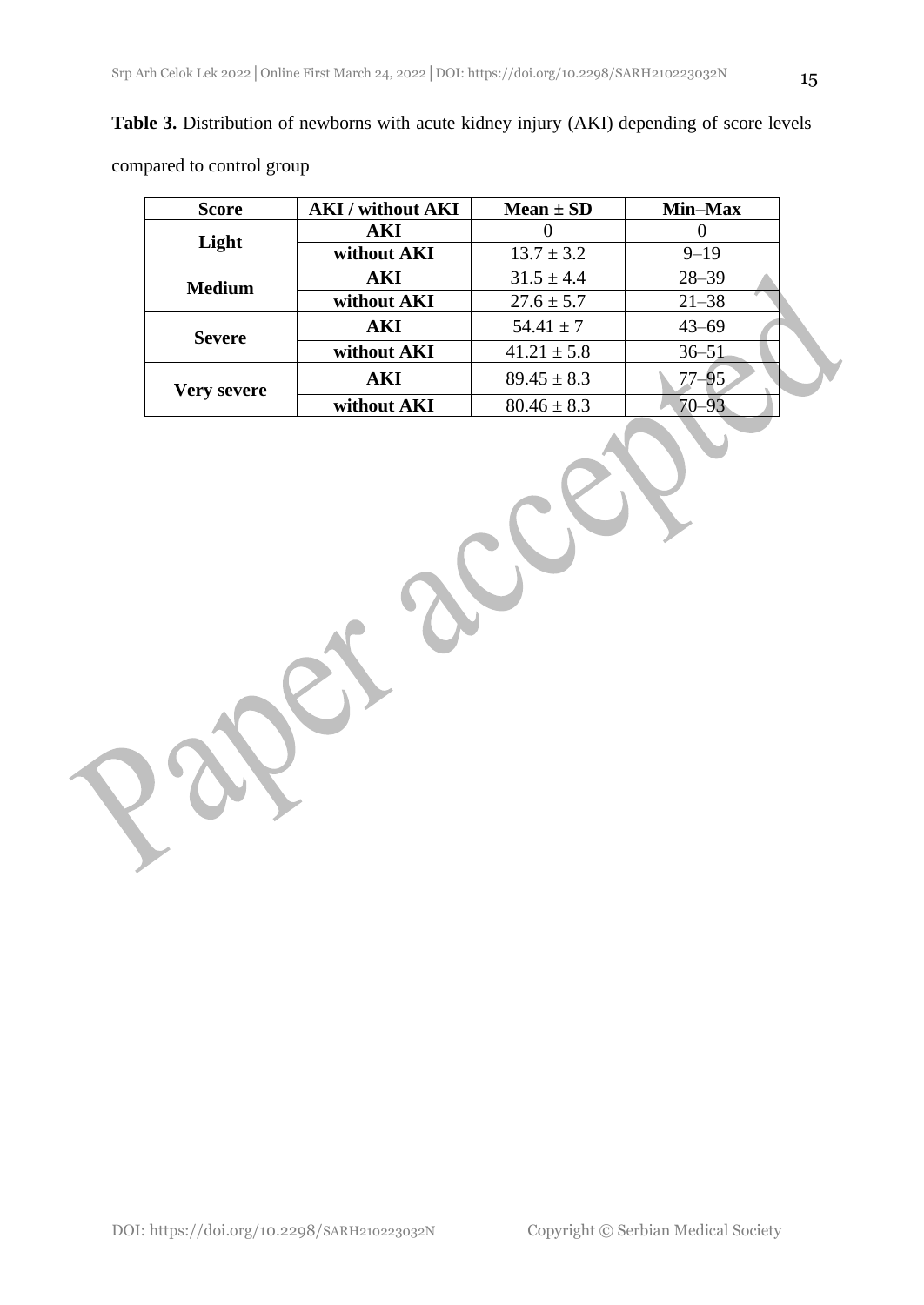### **Table 4.** Predisposing factors in newborns with acute kidney injury and control group without

acute kidney injury

| <b>Predisposing factors</b> | <b>Acute kidney injury</b> | Without acute kidney injury |
|-----------------------------|----------------------------|-----------------------------|
|                             | N / %                      | $N/$ %                      |
| Asphyxia                    | 17 (34%)                   | 15 (30%)                    |
| Sepsis                      | 13 (26%)                   | 12(24%)                     |
| Preterm                     | 12 (24%)                   | 14 (28%)                    |
| Congenital heart disease    | 3(6%)                      | $5(10\%)$                   |
| Meconium plug syndrome      | 3(6%)                      | $5(10\%)$                   |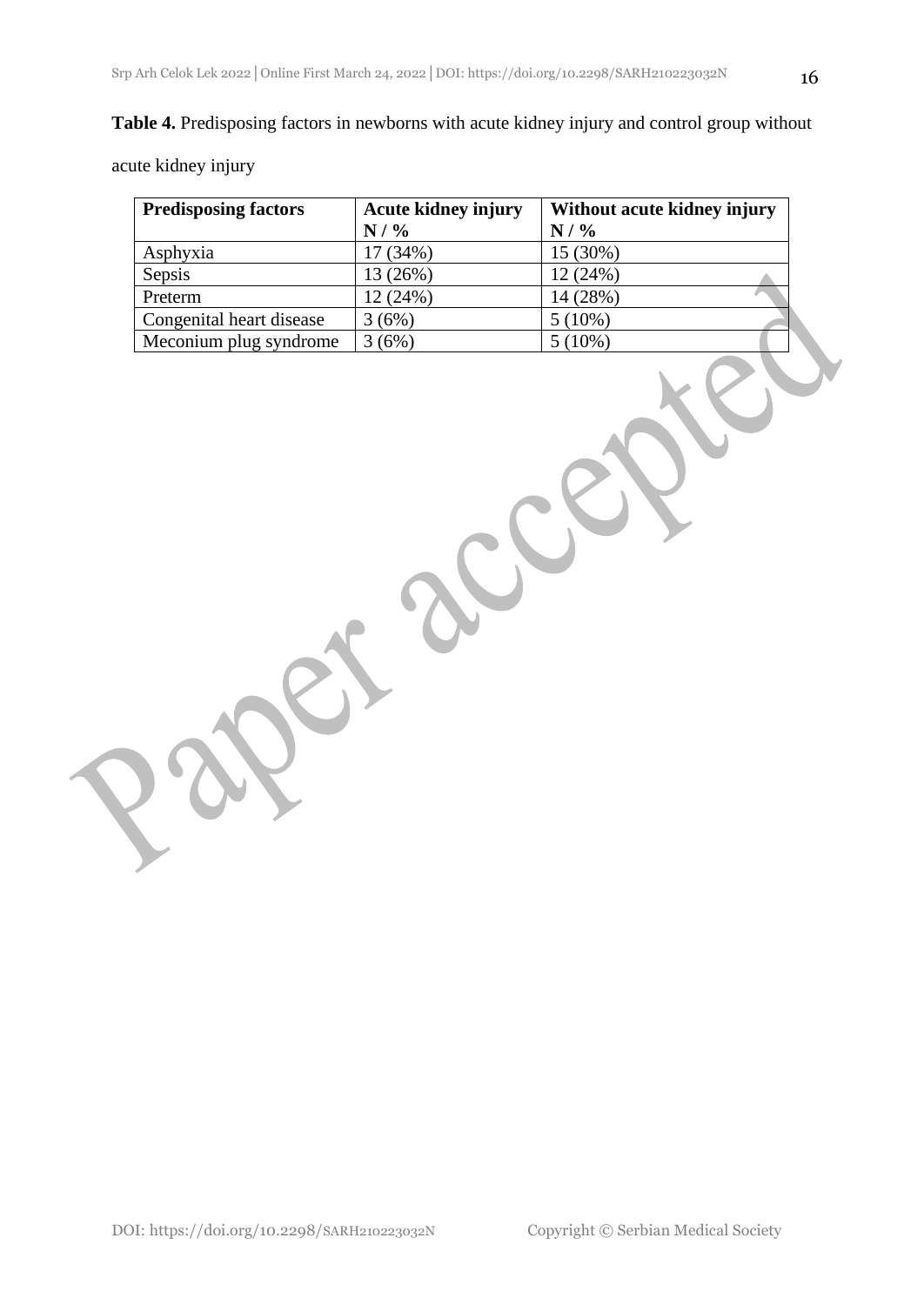| Table 5. Distribution of newborns with acute kidney injury and control group according to |  |  |  |
|-------------------------------------------------------------------------------------------|--|--|--|
| the RIFLE classification                                                                  |  |  |  |

| <b>RIFLE</b> classification | <b>Acute kidney injury</b><br>$N/$ % | without<br>acute<br>injury<br>$N/$ % | kidney |
|-----------------------------|--------------------------------------|--------------------------------------|--------|
| <b>Risk</b>                 | 18 (36%)                             | 15 (30%)                             |        |
| Injury                      | 25 (50%)                             | 3(6%)                                |        |
| <b>Failure</b>              | 7(14%)                               |                                      |        |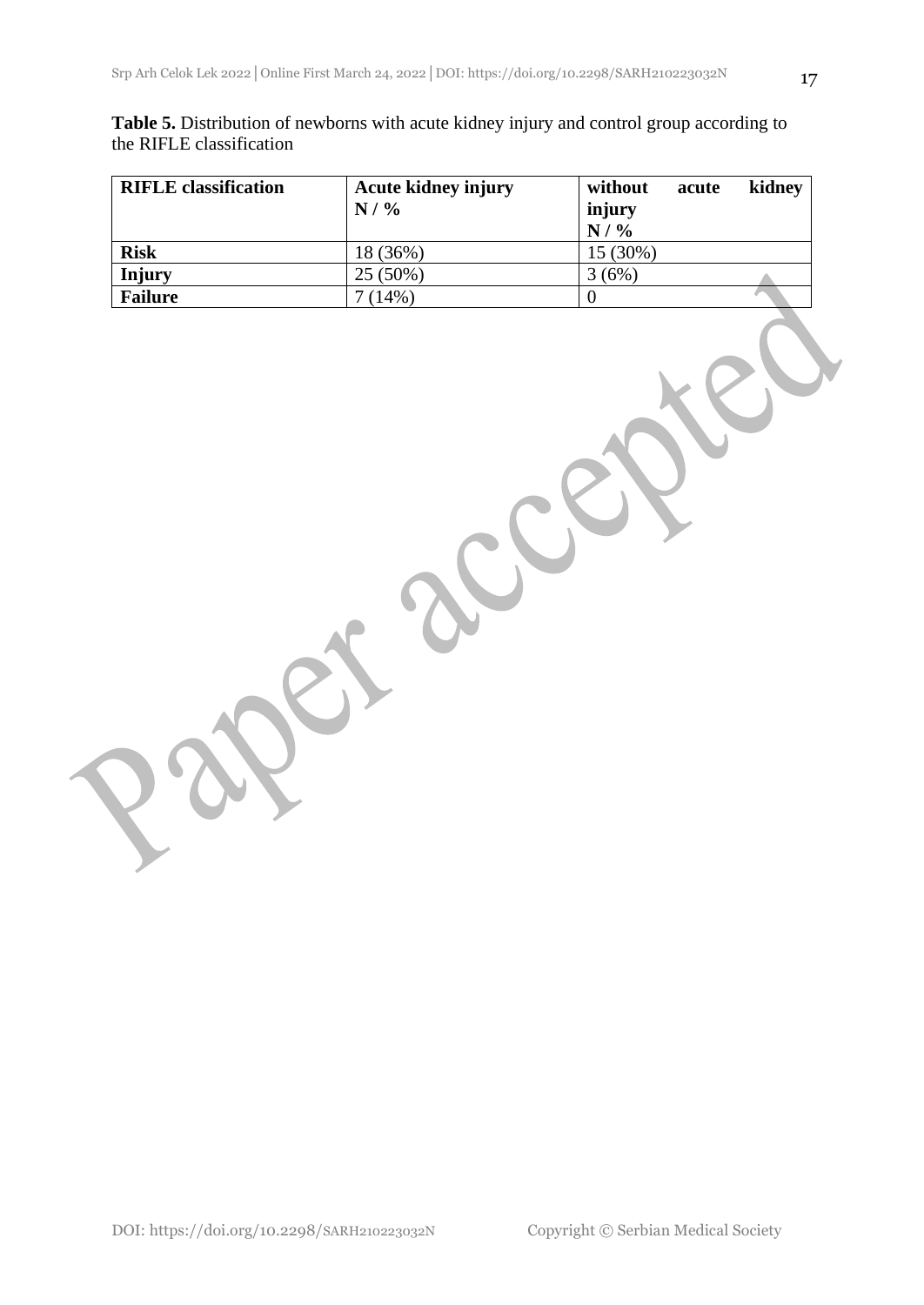